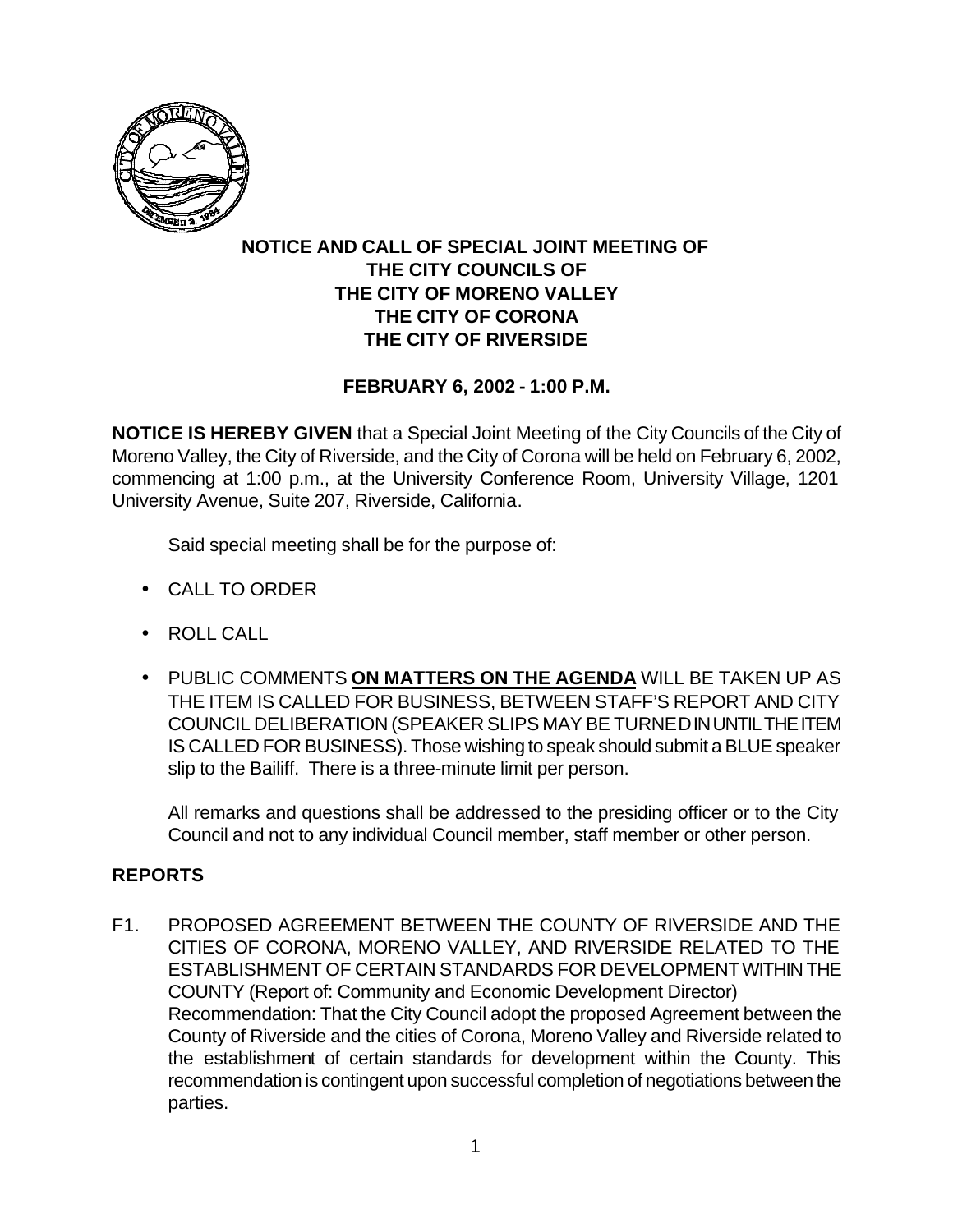F2. RESOLUTION REGARDING CITY PARTICIPATION IN THE RIVERSIDE COUNTY MULTI-SPECIES HABITAT CONSERVATION PLAN (Report of: Community and Economic Development Director) Recommendation: That the City Council approve Resolution No. 2002-08 regarding City participation in the Riverside County Multi-Species Habitat Conservation Plan. This recommendation is contingent upon successful completion of negotiations between the parties.

Resolution No. 2002-08

A Resolution of the City Council of the City of Moreno Valley Regarding Participation in the Riverside County Integrated Project (RCIP), Including the Multi-Species Habitat Conservation Program (MSHCP) Component

F3. RESOLUTION ENDORSING TRANSPORTATION UNIFORM MITIGATION FEE (TUMF) FOR WESTERN RIVERSIDE COUNTY (Report of: Public Works Director) Recommendation: That the City Council approve Resolution No. 2002-09, which: 1) endorses efforts to implement a TUMF program for Western Riverside County; 2) makes formal commitment to participation in the TUMF program contingent upon the County entering into an agreement with the Cities of Moreno Valley, Corona, and Riverside concerning development in adjacent areas; and 3) mandates that conditions of approval be placed on new developments requiring them to agree to pay TUM Fees when they are enacted.

Resolution No. 2002-09

A Resolution of the City Council of the City of Moreno Valley, California, Regarding Participation in the Transportation Uniform Mitigation Fee (TUMF)

- F4. COUNCIL COMMENTS
- **ADJOURNMENT**

Alice Reed, City Clerk

 $\overline{\phantom{a}}$  , and the set of the set of the set of the set of the set of the set of the set of the set of the set of the set of the set of the set of the set of the set of the set of the set of the set of the set of the s

(SEAL)

Dated and Posted: February 1, 2002

*The City of Moreno Valley complies with the Americans with Disabilities Act of 1990. If you need special*